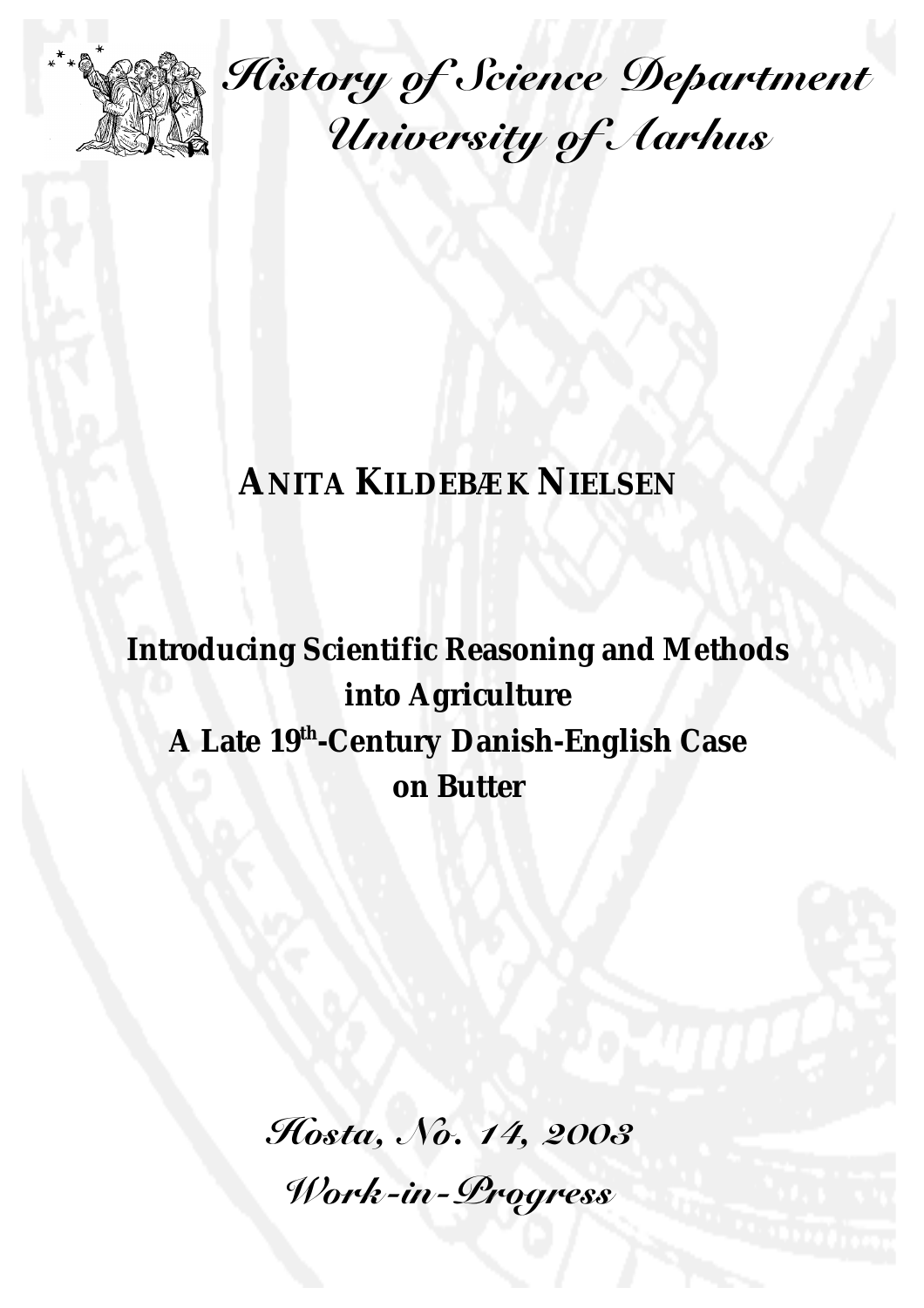Hosta (**H**istory **O**f **S**cience and **T**echnology, **A**arhus) is a series of publications initiated in 2000 at the History of Science Department at the University of Aarhus in order to provide opportunity for historians of science and technology outside the Department to get a glimpse of some of the ongoing or recent works at the Department by researchers and advanced students. As most issues contain work in progress, comments to the authors are greatly valued.

Publication is only made electronically on the web site of the Department (www.ivh.au.dk/hosta). The issues can freely be printed as pdf-documents. The web site also contains a full list of issues.

ISSN: 1600-7433



History of Science Department University of Aarhus Ny Munkegade, building 521 DK-8000 Aarhus C Denmark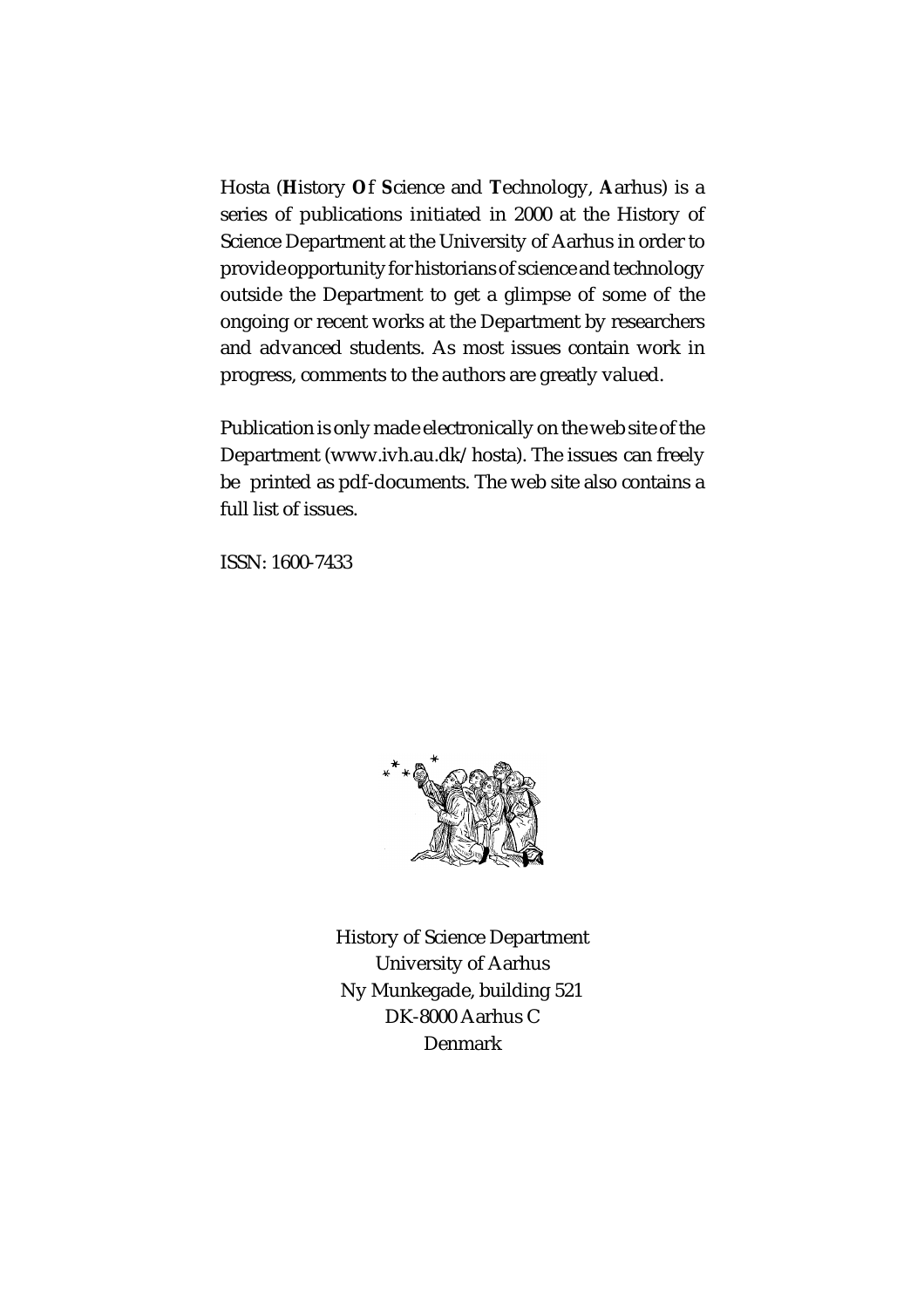Revised version of paper given at the British Society for the History of Science Annual Conference, York, 19 July 2003

## Introducing Scientific Reasoning and Methods into Agriculture: A Late 19<sup>th</sup>-Century Danish-English Case on Butter

Anita Kildebæk Nielsen

#### Introduction

Both Danish and English agriculture underwent fundamental restructuring in the second part of the  $19<sup>th</sup>$  century, and in both cases did dairying become a very important sector.<sup>1</sup> However, the two agricultures developed in almost opposite directions and differed from each other in respect to production methods, main product and main market. To put it more generally, they differed in aim, strategies and not least – as I will focus on today – to the degree of how much new technology and scientific methods that were implemented. One of the main reasons for these decisive differences was that the Danish agriculture primarily was an export agriculture whereas the English farmers almost exclusively sold their products on the home market, often regionally. In this paper I will highlight the most important aspects of the comparison, focusing on the production of butter. I aim to show that not only economic historical but also scientific historical theories and methods must be applied if one wants to fully understand the different patterns of development of the Danish and English dairy agricultures and second, why Danish butter became a success on the very competitive English market – I will in the latter case demonstrate that science matters.<sup>2</sup>

#### **Agricultural Chemistry**

As F.M.L. Thompson has pointed out England, underwent a second agricultural revolution between 1815 and 1880.<sup>3</sup> The revolution showed physical-technological as well as economical marks, among them the establishment of field drainage, and the introduction of new feeding stuffs and fertilizers. The agriculture increasingly became dependent on the developments and practical application of the natural sciences. "[I]t was in the second agricultural revolution that farming became properly commercialised"<sup>4</sup>, i.e. the idea of self-sufficiency was abandoned in favour of a conception of farming as a manufacturing industry. Likewise did the objective of the farmer come to resemble that of a factory owner, namely to intensify the production and increase profits. The rhetoric was clearly borrowed from the classical liberal ideas of the industrialisation. Denmark too underwent a second agricultural revolution in the 19<sup>th</sup> century even though it arrived later here than in England.<sup>5</sup>

The new and emergent type of agriculture was referred to as the rational agriculture, where 'rational' meant modern, based on market economy and on science. The establishment of an agricultural science was vital for obtaining a better understanding of questions concerning i.e. plant growths and diseases and animal epidemics. Much improvement was of course possible without a scientific understanding, in England most noticeably in such areas as cultivation of plants and stockbreeding. In the case of fertilizers, however, knowledge of the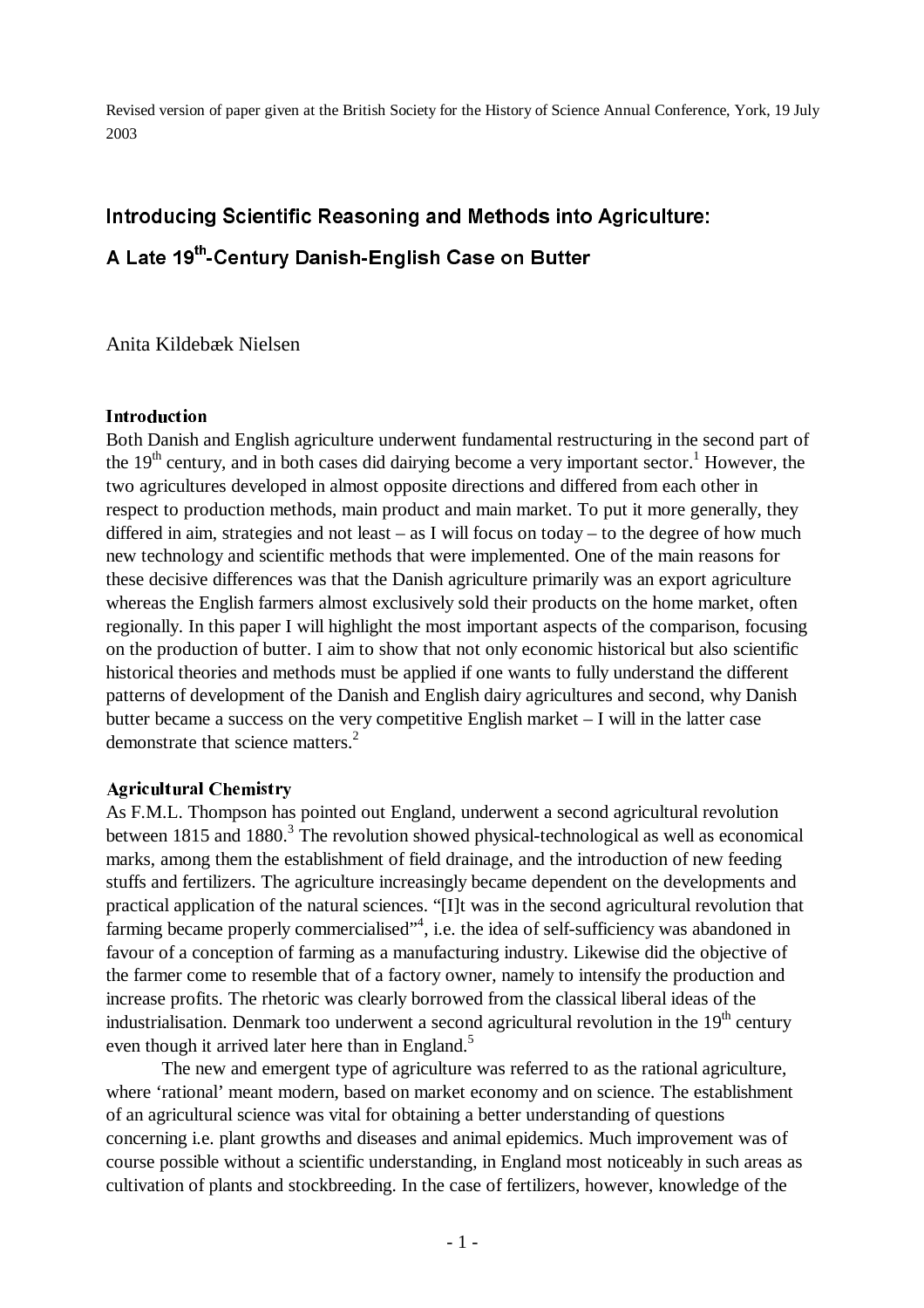chemical and physiological parameters involved in plant growth was necessary in order to develop efficient fertilizers. Modern, rational farming was thus closely connected to the new discipline of agricultural chemistry.

Agricultural chemistry was not just another branch of chemistry, even though it is often associated with the German chemist Justus von Liebig, who published an influential book on the topic in 1840.<sup>6</sup> Agricultural chemistry was more than another scientific discipline - it was a social and cultural necessity – or so its adherents claimed. As the Swedish historian Erland Mårald has documented in his analysis of the discipline, the social and economic problems of mid 1800 was believed to be solvable with the aid of agricultural chemistry.<sup>7</sup> Thus apart from enabling a successful production of fertilizers and the development of better cereals, the agricultural chemists wanted to lay the foundation for social reforms and guarantee improved standards of living. The discipline was marketed by its adherents as morally educational to the farmers.<sup>8</sup> It would stabilize the country and help create a better society. It was stressed that agricultural chemistry was both academic and applied science. As Margaret Rossiter has pointed out "Spokesmen for the field [agricultural chemistry] could respond to the changing moods and demands of society and of its own practitioners by shrewdly stressing its practical applications at one moment and then its contributions to pure science at the next".<sup>9</sup>

#### A Danish agrochemical network

It must be recalled that the development of the new agriculture not only coincided with the speedy developments within the natural sciences but also with the great depression, which affected the economy of the European countries from about 1875 to the end of the century.<sup>10</sup> I will not go into details on the causes of the depression - instead I want to stress the impact the depression had on the restructuring of the Danish as well as the English agriculture. Surely, the agricultural revolution in both countries was well on its way before the monetary restrains of the depression, but the need to find alternative ways of farming, new products and markets was furthered by the partial collapse of the economy. Not least so in Denmark where the crisis speeded up the restructuring process of the agriculture - resulting in a Danish agriculture at the end of the century, which was quite distinct from the agriculture in the middle of the century. It increasingly became difficult to export cereals and livestock, and in both countries farmers turned to dairying. Denmark had already in the mid 1800s an export of fine butter to England, but the position of Danish butter on the English market was greatly enhanced from the 1880s onwards.11 Its share of the market rose considerably at the expense of in particular domestic and Dutch butter. One of the main reasons for this success was the structure and influence of the Danish agricultural network and its institutional affiliations.

Of major importance in Denmark was the presence of an enthusiastic group of farmers, landowners and agricultural scientists, which in spite of a limited size formed an agrochemical network which had great impact – practically and ideologically.<sup>12</sup> There was within the network the interest and willingness to take up the ideas of the new, rational agriculture and to implement it in spite of economic burdens and without direct support from the state. The agrochemical network had specific institutional anchoring at the Royal Veterinary and Agricultural College, which was founded in 1858 after German inspiration, and at the private Royal Danish Agricultural Society. A number of key-persons involved in the management of the latter were of particular importance. The Society recruited its presidents among both innovative landowners and graduates in agriculture, most of them in part trained abroad.<sup>13</sup> Some of the presidents were simultaneously employed at the Royal Veterinary and Agricultural College, for instance Niels J. Fjord, who was one of Denmark's most influential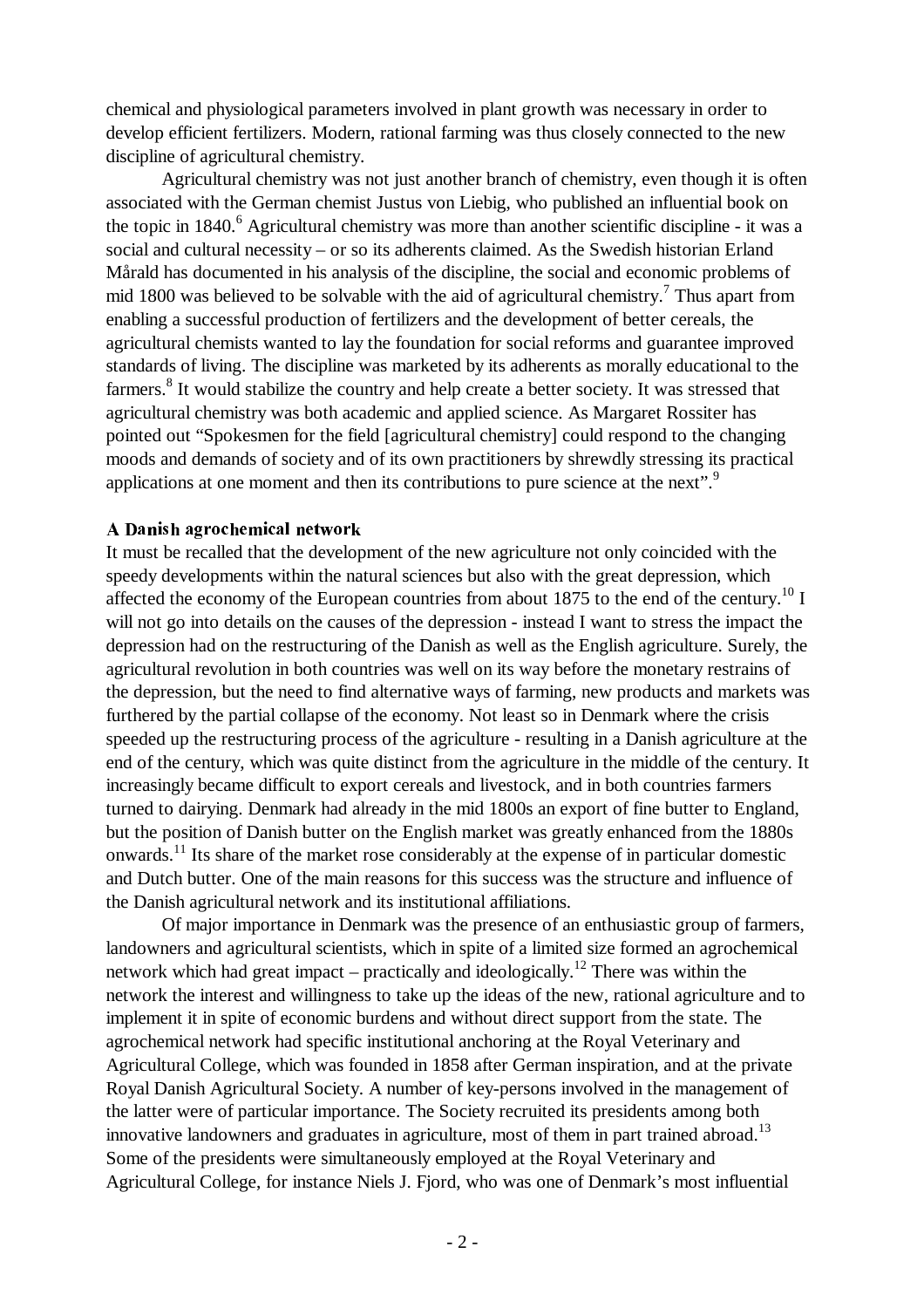agricultural chemists from the  $1860s$ .<sup>14</sup> In 1882 Fjord managed to have an Agricultural Research Laboratory established, attached to the College and paid for by the state.<sup>15</sup>

The aim of the laboratory was to provide the farmers with science-based assistance, and the establishment was a consequence of the Danish farmer's new focus on refined husbandry products – first and foremost butter and bacon. The laboratory focussed on solving science related agricultural problems in close connection to the farmers. But in spite of this obvious focus on *applied* mechanics, chemistry, physiology, and bacteriology, the research of the laboratory had the epistemological mark of academic research. This is distinctly seen in the frequent research publications of the laboratory. They were on the one side – in accordance with the aim of the laboratory – written for agriculturists and they did include some paragraphs that were directly applicable to the farmer. But on the other side they had the argumentative style, language and structure of a scientific paper. In this respect they expected much science of their readers, and I believe this is one of the marks of the Danish agricultural research tradition: the scientists and the farmers were intimately related and this had two implications. First, it added credibility to the research results in the sense that the results were believed to be of direct value and were quickly implemented. They were generally not seen as work done in seclusion in an ivory tower. And second, the standards of how scientific results can be presented to its appliers were set high. They were set by the academics but accepted by the farmers.<sup>16</sup>

#### Research at the Agricultural Research Laboratory

A good example of the research done at the Agricultural Research Laboratory in close connection to the practical problems of the Danish dairy agriculture is the development of what became the lure-branded Danish butter. It is obvious that not one but many parameters played parts in the success of the product on the English market. From an economic historical point of view focus is usually on the increased efficiency obtained by the establishment of co-operative creameries, on the price developments, and on the effectiveness of the butter traders' networks.<sup>17</sup> I by all means agree that these factors are important in understanding the success. I will, however, like to add the research dimension. I claim that the image of lure-branded butter as germ-free and of superior, uniform quality could not have been obtained without the research done at the Agricultural Research Laboratory. And it is very much the combination of new research results *and* the other factors mentioned that gave Danish butter the advantage in comparison to butter from other countries.

 It was researchers at the Agricultural Research Laboratory who introduced two of the most important pieces of apparatus and the most important theoretical insights to the creameries. The first apparatus was the continuous cream separator, which was marketed by Danish and Swedish manufactures from 1878 and which was standard equipment in the cooperative dairies from their establishment is the 1880s. The separator significantly speeded up the curdling in comparison to the old-fashioned method of prolonged standing of the milk in open containers where the cream was separated from the first milk only by the aid of gravity. Denmark in 1898 as the first country passed a legislation that prescribed the dairies to guarantee that skimmed milk returned to the farmers for cattle feeding had been heated to at least 80  $^{\circ}$ C.<sup>18</sup> As a consequence, a second piece of equipment was introduced at most dairies – the steam pasteurizer, which was invented by Fjord, whom I mentioned a minute ago.<sup>19</sup>

At the Agricultural Research Laboratory the head chemist, Vilhelm Storch, worked on obtaining a better understanding of the chemistry of milk and butter, and in 1890 he published a report documenting the flavour additive in butter. He showed that a given butter sample's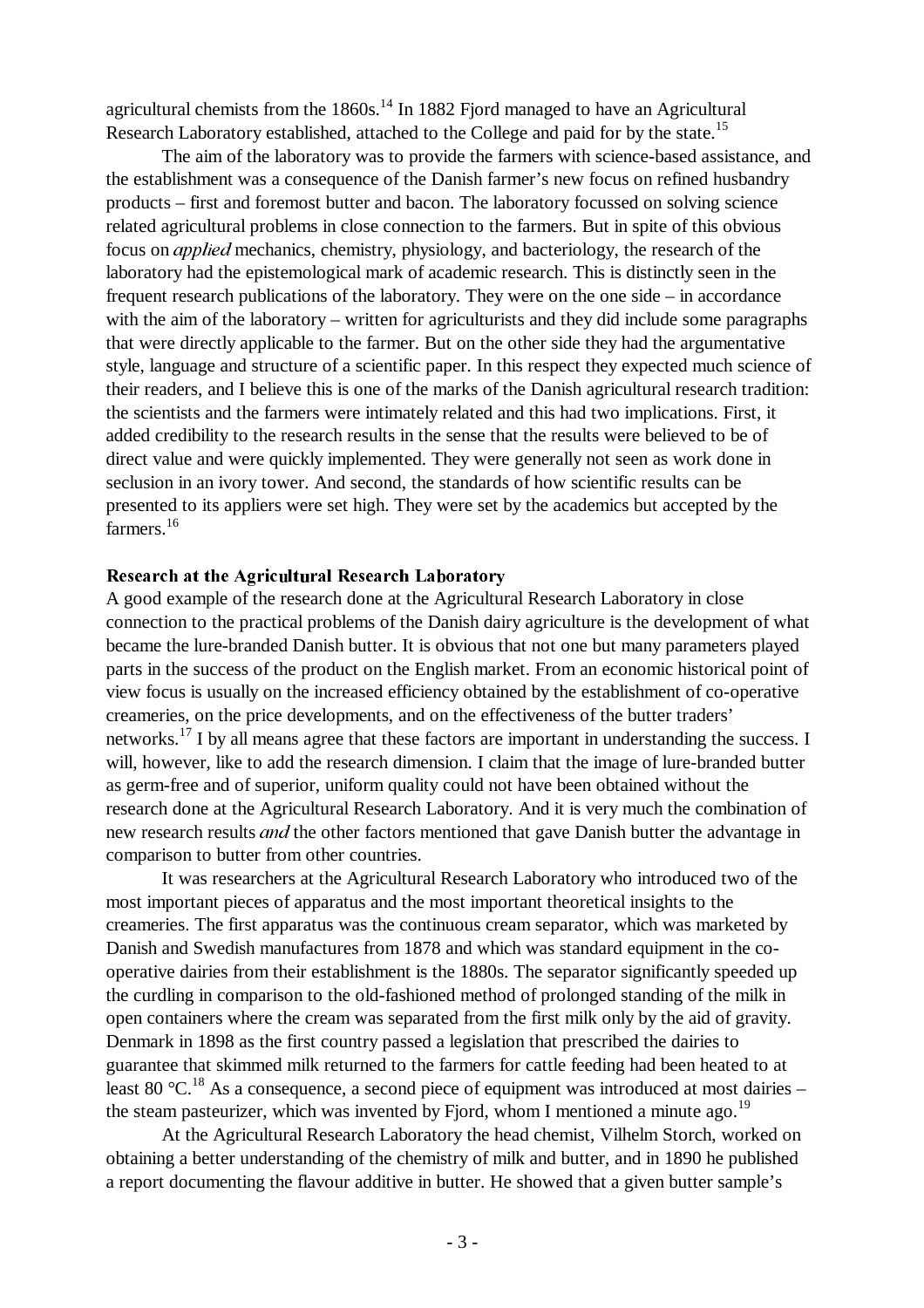flavour traditionally had been the result of a mixture of lactic bacteria and similarly that bad taste owed to the presence of undesirable cultures of bacteria. Following this new knowledge, Storch succeeded in separating a number of lactic bacteria and to grow pure strains with specific flavouring properties. Storch concluded that production of butter with a given, good taste could be obtained by adding specific agreeable lactic bacteria during souring while at the same time suppressing other cultures of bacteria. In practice, this resulted in a new practice for producing butter at the creameries where the first milk was first separated, then pasteurised in order to limit the number of germs and finally added a locally made or commercial starter to sour the cream before the churning.<sup>20</sup> The starters contained one or a few lactic bacteria with documented flavouring effects. The application of pasteurizers and standardised starters in the butter production were thus indispensable factors in the obtainment of a product with uniform flavour and texture, prolonged keeping quality - which was an added benefit of the pasteurisation - and without pathogenic germs.

 Moreover, the establishment in 1900 of "The Danish Butter Brand Association" furthered the standardization of Danish butter. It soon embraced the far majority of Danish creameries and in 1901 the lure icon was registered as a butter trademark in Denmark and England. The meaning was to better enable the consumer to distinguish between Danish butter and butter from other countries which did not have the same quality control. The brand was given national status only five years later when the Danish Ministry of Commerce made the lure-brand compulsory for all export of Danish butter and bacon.<sup>21</sup>

#### English butter and liquid milk production

So the principal Danish dairy product was the export butter. Just to give you a few numbers, the Danish butter export to England rose from ca. 10,000 to 60,000 tons between 1870 and 1900.<sup>22</sup> In fact both the English and the Danish dairies produced for the English market. However, as the large London butter market was lost to imported products by the midnineteenth century,  $^{23}$  the English producers had to cultivate other markets. In this way, the English dairies to a certain degree avoided direct competition with the imported products and this signified the subsequent development. As emphasised by the historian David Taylor, "the potential of technical and organizational advances (exemplified by the co-operative creameries of Denmark) was never realized in England".<sup>24</sup> The Danish dairy expert Bernhard Bøggild noticed during a study tour of the British Isles in the 1890s, that much of the British butter was made in the old-fashioned way without mechanical separators, pasteurizers or starters and exclusively for the local markets.<sup>25</sup> Small producers sold their butter directly to the consumers, and for this reason I believe the focus on a uniform product was much less pronounced than it was judging the imported products. The personal acquaintance between producer and consumer was sufficient quality guarantee. Price differences between the products must also have been essential, but the prices varied from town to town and depended on many factors. Taylor states in his historical analysis that "in the late nineteenth century the average price of first quality imported butter was lower than that of second quality English",<sup>26</sup> but Bøggild points to the fact that he had difficulties determining the average net price of English butter as the price on the local market often was *lower* than the list price given by the producers and *lower* than the price of imported butter.<sup>27</sup>

 However, butter was not the principal product of the English dairies. From the latter decades of the  $19<sup>th</sup>$  century, liquid milk production became the most important enterprise, accelerated by the extension of the railways and the growing foreign competition on other products.28 Concurrently, the demand of liquid milk by the growing population of the cities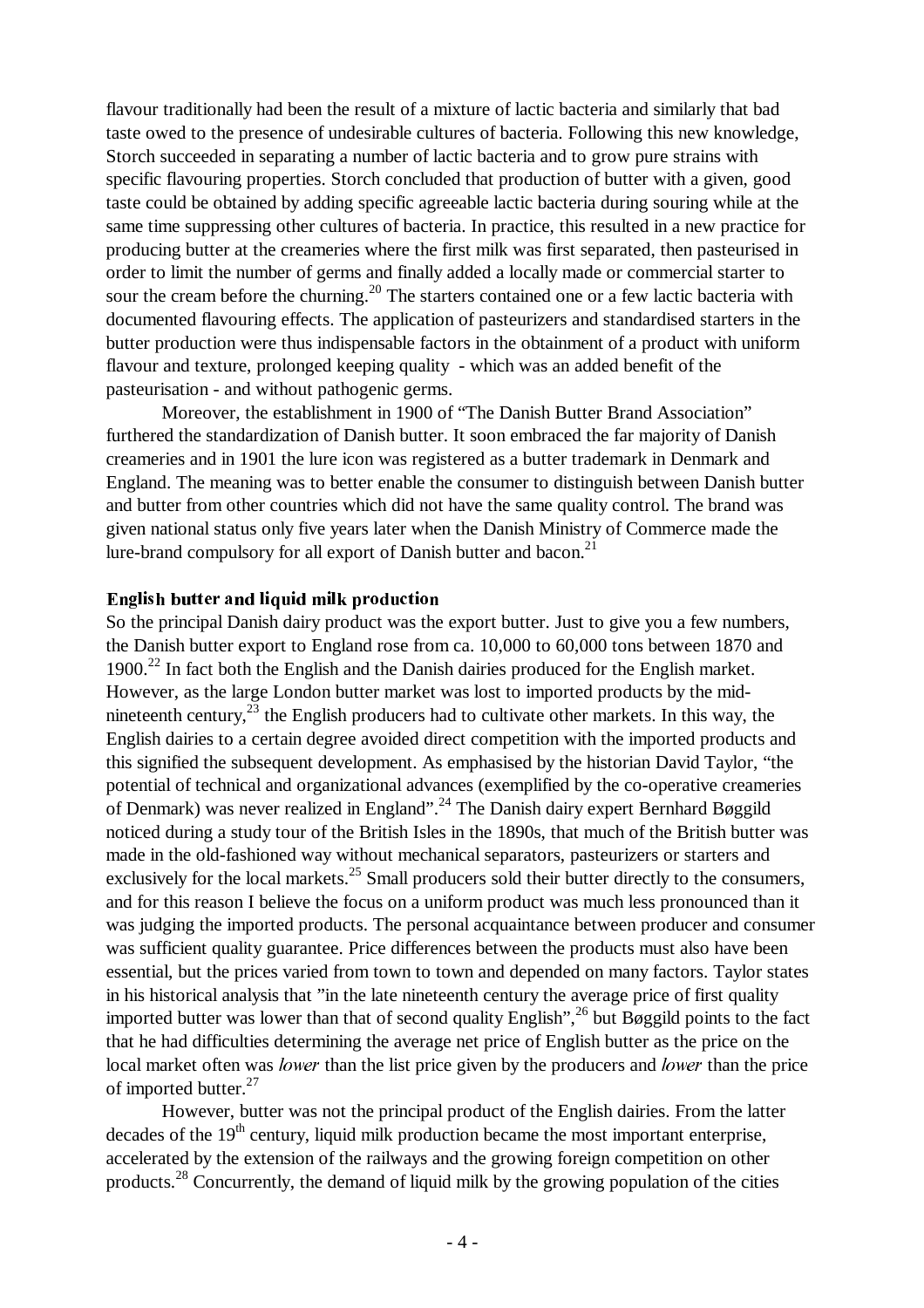offered the producers an appealing prompt cash flow compared to many other kinds of agriculture. But in spite of high prices on milk in the big cities, the producer's profits were not above average, as the co-operatives or consortia, which bought the milk from the farmers and sold it in the cities, claimed the surplus. The argument was that in order to be able to promise the consumers fresh and healthy milk, the companies had the expenses of having a network of inspectors paying regular visits to the producers, where they examined the facilities and tested the milk. As far as I can see, these efforts were made voluntarily with the aim of making the customers trust the products of the companies – they were *not* taken as cause of legislation. Moreover, it appears that 'clean milk' as a concept with importance for the consumer only developed in the 1890s in England. Before then, the customers put greater emphasis on obtaining warm and yellow milk, as these qualities symbolised a fresh and rich product, than on the milk being germ-free. $^{29}$ 

But even after 1890, it is still to be further studied to which extent the same standards applied to domestic and imported products and how this influenced the customers' choice of products. 30 As I stressed earlier Danish butter gained market in England by emphasizing the cleanness of the product, while English butter at the same time was still being made in the oldfashioned way. This difference in product was most certainly a key-factor and therefore I do not hesitate to conclude that the introduction of scientific methods and reasoning into the Danish production of manufactured dairy products was central in establishing the success on the foreign markets and in England in particular. Still, I would like to see analysed in detail to which extent the success was based on a better marketing of the Danish butter, a wider distribution network, more competitive prices, longer preservation, a better taste, or on the argument of being bacteria-free. There seems to be a difference between the Danish ideals and the English in the role played by the concept of hygiene – and perhaps also in relation to the customers' expectations of the products.

 When the English government in 1909 finally decided to fund scientific research for agricultural areas, the strategy was completely opposite to the Danish chosen some 30 years earlier. The way the money was distributed it "effectively separated research situated in major, national institutions from the specific problems which the farmers encountered on their farms and put greater emphasis on scientific principles than practical difficulties", as Keith Vernon pointed out in a study of how the Development and Road Improvement Act of 1909 was implemented. $31$  Vernon noticed that one of the consequences of this policy was that dairying was given low priority, even though the production of liquid milk was the growing agricultural sector.<sup>32</sup>

#### Conclusions

Thus, to make a brief summary, the Danish and English farmers responded very different to the great depression of the 1870s managing in each their way to restructure the agriculture - The English farmers being under extra strains by the international competition on their home markets, the Danish by having close competition on their principal market. In England, the international competition, the lack of an agricultural scientific network, and the low general level of education amongst the farmers made them focus on the production of liquid milk - a market hardly accessible to foreign farmers. In the long run, the state's late intervention with educational programmes and research funds restrained a successful development of the English agriculture into the  $20<sup>th</sup>$  century. In contrast, the development of a Danish model based on advanced training of the farmers and with close relations between farmers and scientists, who focussed directly on the needs of the farmers, resulted in the construction of a competitive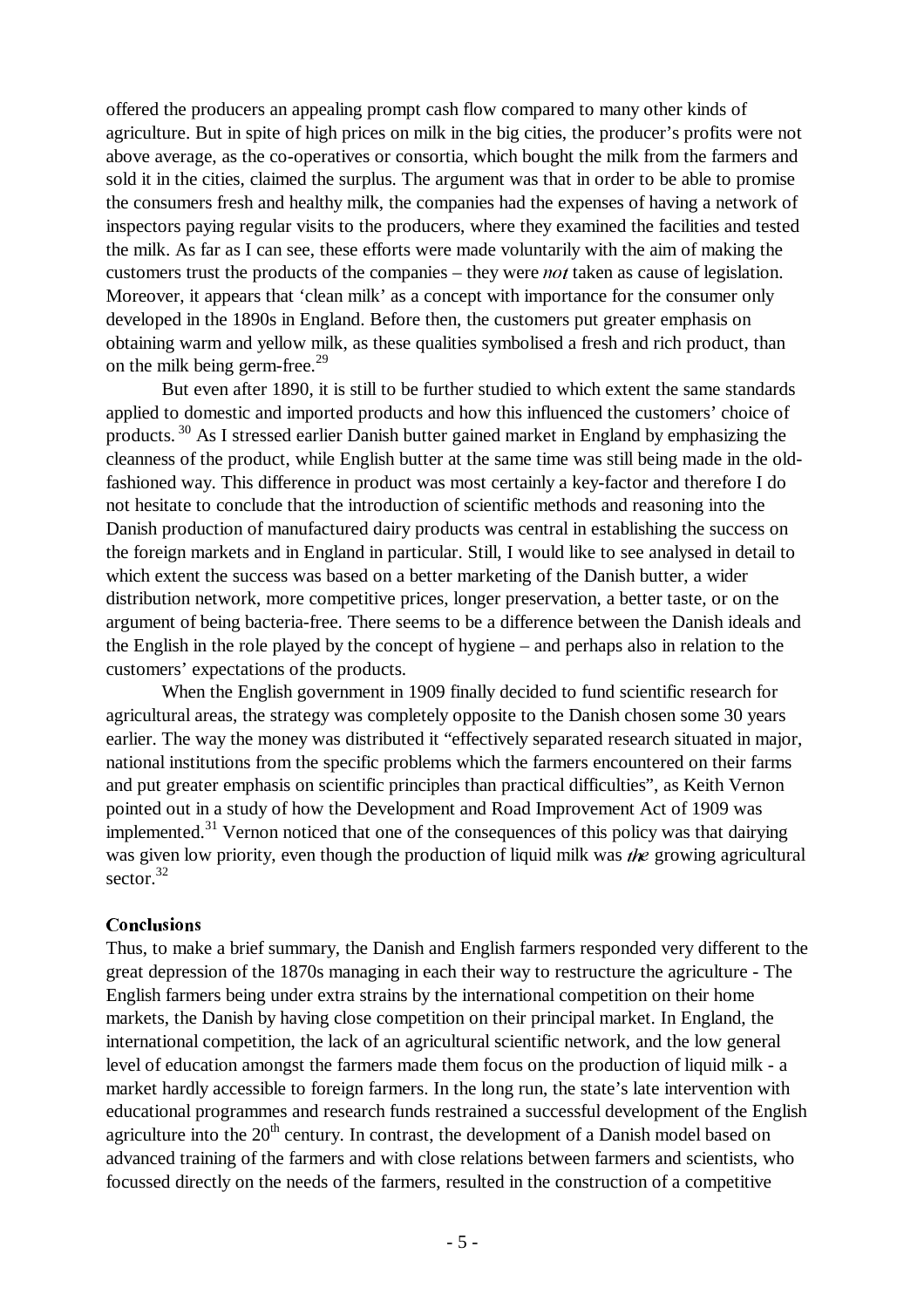dairy industry which was very successful on foreign markets – at least until the late interwar period.

### References

Holger Ærsøe (1981) Husdyrbrugsforsøgsvirksomheden i Danmark. En Redegørelse for Landokonomisk Forsøgslaboratoriums Oprettelse, Udvikling og Virksomhed i Tiden 1882-, 2. ed. (Frederiksberg, Statens Husdyrbrugsudvalg).

Claus Bjørn (ed.) (1982) Dansk mejeribrug 1882-2000 (Odense, De danske Mejeriers Fællesorganisation).

Claus Bjørn (1988), Det moderne landbrug grundlægges - 1840-1860, pp. 166-192 in Bjørn et al. (eds.), Det danske landbrugs historie, vol. 3 (Odense, Landbohistorisk Selskab).

Bernhard Bøggild (1897) Mælkeribruget i fremmede Lande (Kjøbenhavn, Det nordiske Forlag).

H. Hertel (1919-20) Det kgl. danske Landhusholdningsselskabs Historie (København, Det kgl. danske Landhusholdningsselskab).

Colin J. Holmes (1988) Science and the Farmer: the Development of the Agricultural Advisory Service in England and Wales, 1900-1939, Agricultural History Review, 36, 77-86.

Einar Jensen (1937) Danish Agriculture. Its Economic Development (Copenhagen, J. H. Schultz Forlag).

Wolfgang Krohn & Wolf Schäfer (1976) The Origins and Structure of Agricultural Chemistry, pp. 27-52 in Gerard Lemaine et al. (ed.), *Perspectives on the Emergence of Scientific* Disciplines (The Hague/Paris, Mouton).

Wolfgang Krohn & Wolf Schäfer (1982) Agricultural chemistry: a goal-oriented science, pp. 196-211 in Barry Barnes & David Edge (ed.), Science in Context: readings in the sociology of science (Milton Keynes, Open University Press).

Jørgen L. Leisner (2002), Mælk og bakterier. Den bakteriologiske sundheds- og forbrugermæsige standard af mælk og smør fremstillet i Danmark 1850-1914,  $E$ rhvervshistorisk Årbog, 50-118.

E. Patrick Munday (1990) Sturm und Dung: Justus von Liebig and the Chemistry of Agriculture (Cornell).

Erland Mårald (2000) Jordens kretslopp: Lantbruket, staden och den kemiska vetenskapen 1840-1910 (Umeå, Umeå Universitet).

Anita Kildebæk Nielsen (2002) Landøkonomisk forsøgslaboratorium og Vilhelm Storch i kemisk perspektiv, pp. 163-186 in Anita Kildebæk Nielsen (ed.), Dansk landbrugskemi i historisk perspektiv, 1750-1930 (Dansk Selskab for Historisk Kemi, København).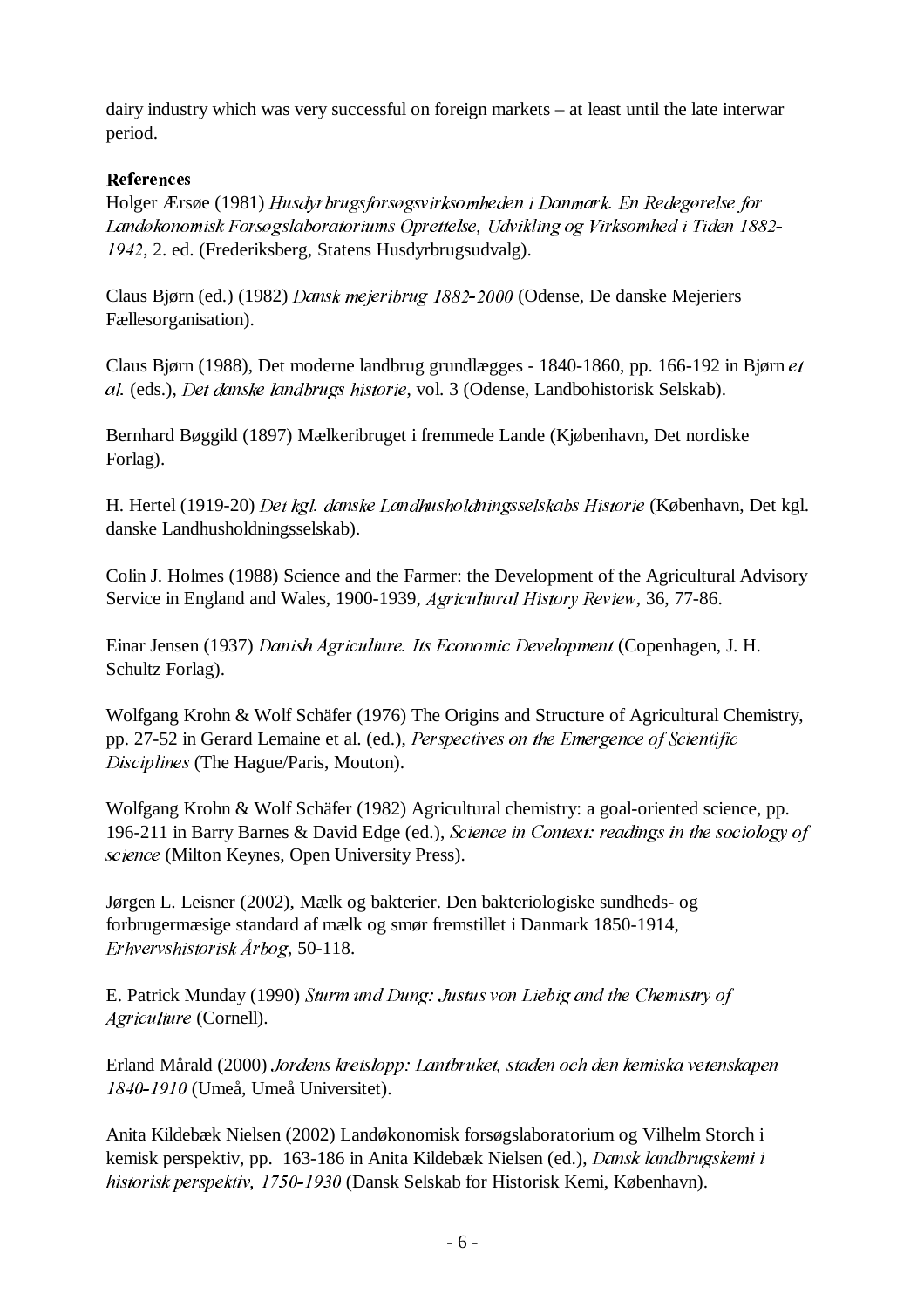Anita Kildebæk Nielsen (2003a) Mikrobiologi og lurmærket smør, Aktuel Naturvidenskab, 5, no. 2, 28-30.

Anita Kildebæk Nielsen (2003b) En videnskabshistorisk vinkel på den danske smøreksport. Landøkonomisk Forsøgslaboratoriums betydning, Den jyske Historiker, no. 102-3 (forthcoming).

Christabel S. Orwin & Edith H. Whetham (1964) History of British Agriculture 1846-1914 (London, Longmans)

Margaret W. Rossiter (1975) The emergence of agricultural science: Justus Liebig and the Americans, 1840-1880 (New Haven, Yale University Press).

Uschi Schling-Brodersen (1992) Liebig's Role in the Establishment of Agricultural Chemistry, Ambix, 39, 21-31.

V. Storch (1891) Docent N. J. Fjord, Tidsskrift for Landøkonomi, 5th series, 10, 425-497.

David Taylor (1987) Growth and Structural Change in the English Dairy Industry,  $c1860-1930$ , The Agricultural History Review, 35, 47-64.

F. M. L. Thompson (1968) The Second Agricultural Revolution, 1815-1880, *Economic History* Review, 38, 62-73.

Keith Vernon (1997) Science for the Farmer? Agricultural Research in England 1909-36, Twentieth Century British History, 8, 310-333.

 $\overline{a}$ 

<sup>&</sup>lt;sup>1</sup> See Bjørn 1982 and 1988, and Taylor 1987, 47.

 $2^2$  For a more thorough discussion see Nielsen 2003b.

 $3$  Thompson 1968. Orwin & Whetham 1964 date the second agricultural revolution later, especially the introduction of agricultural science, see page 28 ff. The authors state that medieval farming was still to be found in Britain in the middle of the century (p. 33).

<sup>4</sup> Thompson 1968, 65.

<sup>5</sup> Bjørn 1988.

<sup>&</sup>lt;sup>6</sup> On the background and reception of Liebig's book see Munday 1990. See also Schling-Brodersen 1992.

<sup>&</sup>lt;sup>7</sup> Mårald 2001, 5-6. For another view on the origin of agricultural chemistry as a discipline, se Krohn & Schäfer 1976 and 1982.

<sup>8</sup> Mårald 2001, 83.

<sup>&</sup>lt;sup>9</sup> Rossiter 1975, xi.

<sup>&</sup>lt;sup>10</sup> For the background of the Great Depression and its influence on Danish agricultural history see Jensen 1937. The parallel English case is described in Orwin & Whetham 1964, chapter 10.

 $11$  According to Arla Foods, the international interest in Danish butter started in connection to the world trade exhibition in London in 1879, see

www.arlafoods.dk/C1256A11003233CD/alldocs/Q544764C42066A03EC1256AEE00292B71!Open&HJ100D01 Cat15&000&002.